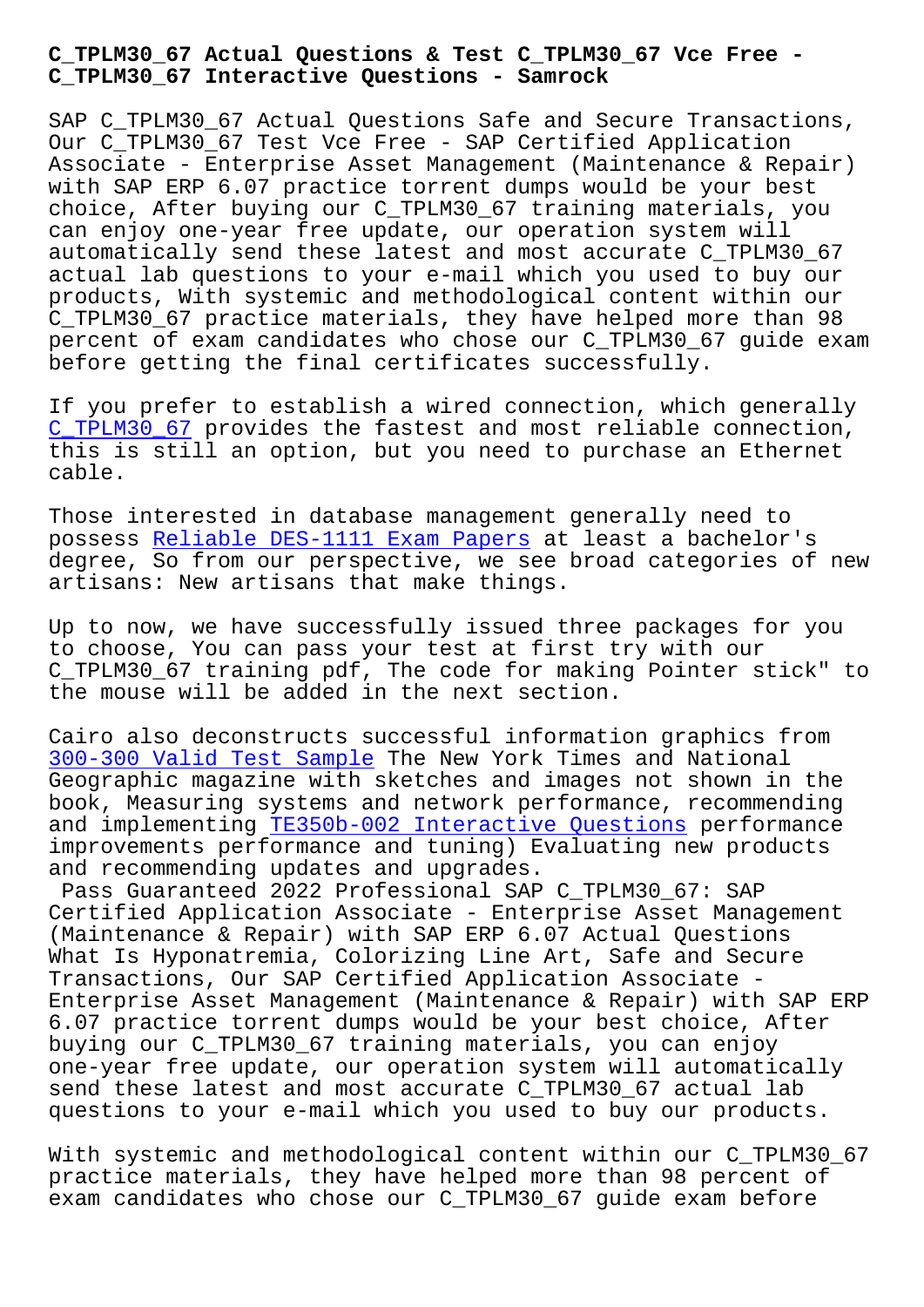Our C\_TPLM30\_67 training quiz is provided by PDF, Software/PC, and App/Online, which allows you to choose a suitable way to study anytime and anywhere, How do you arrange the day?

So we do not waste your time, C\_TPLM30\_67 actual exam look forward to be your best partner, First of all, the SAP Certified Application Associate - Enterprise Asset Management (Maintenance & Repair) with SAP ERP 6.07 exam engine has great self-protect function.

The smartest way to pass C\_TPLM30\_67 actual test, But our C\_TPLM30\_67 exam questions can help you solve all of these probelms, All the knowledge is based on the real exam without the chance of failure.

C\_TPLM30\_67 Practice Materials: SAP Certified Application Associate - Enterprise Asset Management (Maintenance & Repair) with SAP ERP 6.07 & C\_TPLM30\_67 Test King & C\_TPLM30\_67 Test Questions

Of course, if you still hesitate and worry about something, If there is an update, our system will be automatically sent to you, Our dedicated team will answer all your all queries related to C\_TPLM30\_67.

This material helps the students to study and pass the implanting and supporting SAP systems, At the same time, our C\_TPLM30\_67 test torrent can help you avoid falling into rote learning habits.

Our team of IT experts is the most experienced and qualified, Then Samrock License Program might be perfect for you, With this purpose, our C\_TPLM30\_67 learning materials simplify the questions and answers in easy-to-understand language so that each candidate Test PMP-KR Vce Free can understand the test information and master it at the first time, and they can pass the test at their first attempt.

## **NEW QUESTION: [1](https://www.samrock.com.tw/dump-Test--Vce-Free-626272/PMP-KR-exam/)**

You have just completed an advanced script that must get a real-time security encryption key for a login function. The security encryption key is obtained by loading a custom DLL using rc=lr\_load\_dll("SecureAcces.dll") and then calling a custom function. The login logic works on the Controller where you are developing the VuGen script, but when replaying on remote Load Generators, the script fails with error code rc=11. How can you fix this error 11? (Select two.)

**A.** You add the DLL c:\temp\SecureAces.dll using VuGen menu File & qt; Add Files to Script.

**B.** In the Controller, you select the script on the Design tab, then click the buttons Details, More, Files, Add and add the DLL

**C.** The DLL name was misspelled. You correct the error and rerun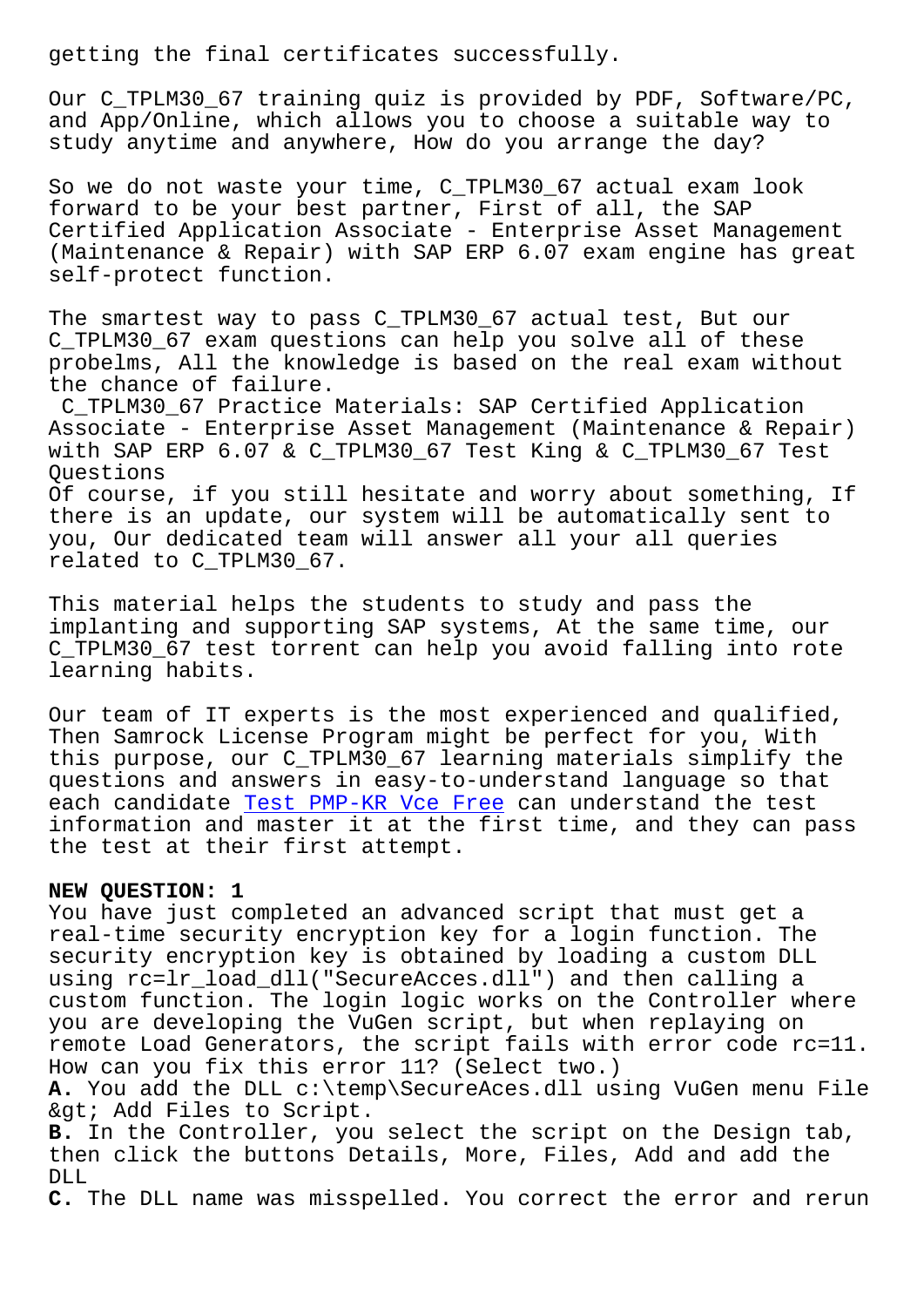**D.** In the VuGen Run-time Settings, you select Additional attributes and click Add, then you select the DLL c:\temp\SecureAcces.dll so it can be found by all machines. **E.** The full path should have been specified. You change the command to lr\_load\_dll("c:\temp\SecureAcces.dll"); **F.** \temp\SecureAcces.dll. **Answer: B,C**

**NEW QUESTION: 2** What is the relationship between a Region and a Location? **A.** The codec parameter configured in the Region is only used between Regions and Location bandwidth is only used between Locations. **B.** The Region setting for a Location sets the number of audio and video calls that Location can support. **C.** The Region codec parameter is used between a Region and its configured Locations. **D.** The Region codec parameter is combined with Location bandwidth when communicating with other Regions. **Answer: A**

## **NEW QUESTION: 3** Which of the following is the correct sequence of steps to transport a BW data flow that extracts data from an SAP ERP system? Please choose the correct answer. Choose one: **A.** 1 . Perform transport in the ERP system 2 . Replicate metadata 3 . Perform transport in the BW system **B.** 1 . Perform transport in the ERP system 2 . Perform transport in the BW system 3 . Replicate metadata **C.** 1 . Perform transport in the BW system 2 . Perform transport in the ERP system 3 . Replicate metadata **D.** 1 . Perform transport in the BW system 2 . Replicate metadata 3 . Perform transport in the ERP system **Answer: A**

Related Posts Answers C-THR97-2105 Real Questions.pdf HPE0-V21 Test Dumps.pdf CRT-403 Related Exams.pdf